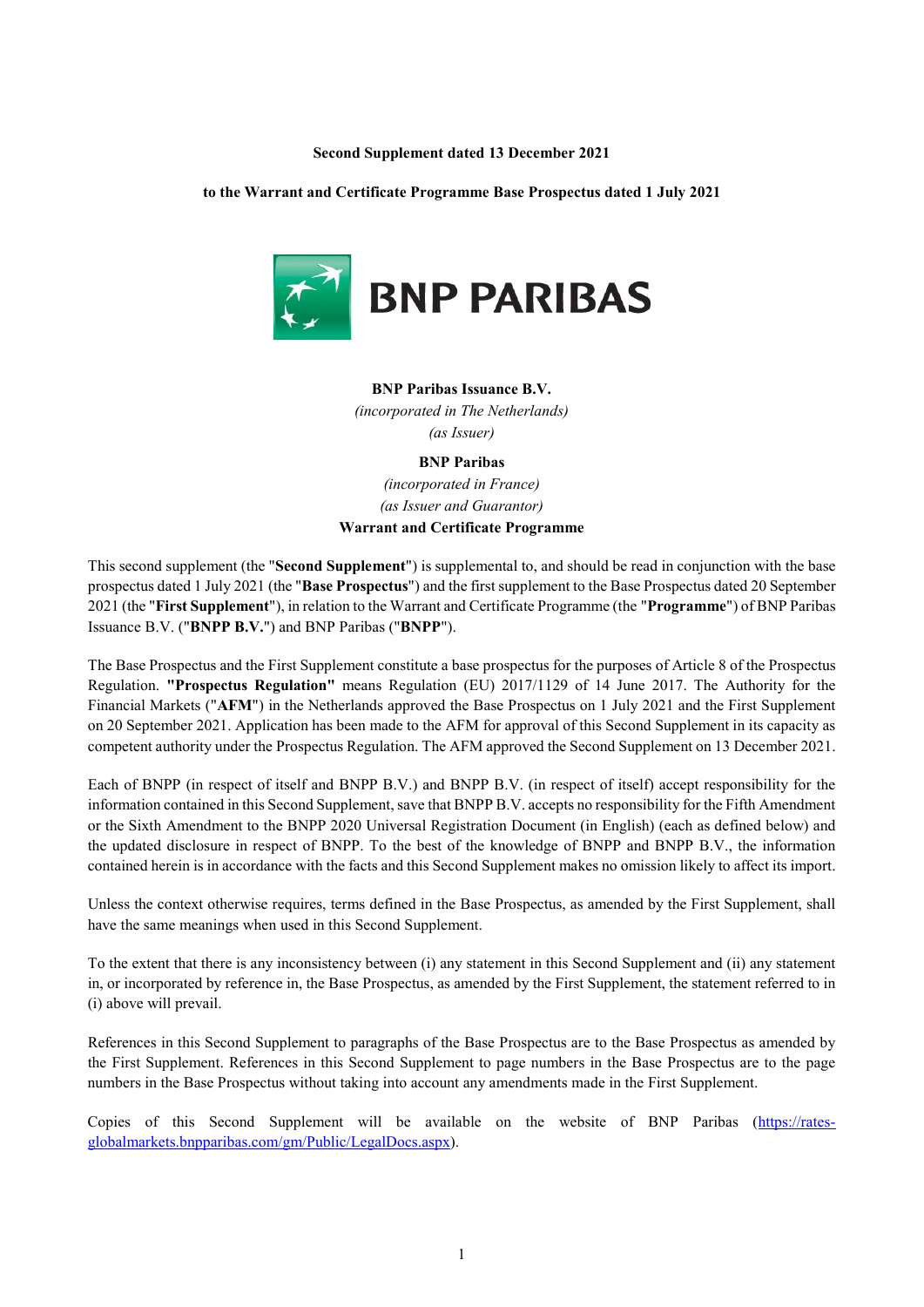This Second Supplement has been prepared in accordance with Article 23 of the Prospectus Regulation for the purposes of giving information, which amends or is additional to the information already contained in the Base Prospectus, as amended by the First Supplement.

This Second Supplement has been prepared for the purposes of:

- A. amending the cover pages of the Base Prospectus;
- B. amending the "Overview of this Base Prospectus" section;
- C. amending the "Risks" section;
- D. incorporating by reference:
	- i. the fifth *Amendement au Document d'Enregistrement Universel au 31 décembre 2020* in English dated 29 October 2021 (the "**Fifth Amendment to the BNPP 2020 Universal Registration Document (in English)**");
	- ii. the Sixth *Amendement au Document d'Enregistrement Universel au 31 décembre 2020* in English dated 19 November 2021 (the "**Sixth Amendment to the BNPP 2020 Universal Registration Document (in English)**"); and
- E. amending the "General Information" section;

The amendments referred to in  $(A)$ ,  $(B)$  and  $(E)$  above have been made to reflect the upgrade to the outlook of the longterm credit rating of BNPP by Fitch Ratings Ireland Limited from negative to stable. The incorporation by reference of the documents referred to in (D) above have been made to update the disclosure for BNPP. The amendments referred to in (C) and (E) above have been made to reflect the updated disclosures of BNPP referred to in (D) above. The amendments referred to in (A) to (E) above have also been made to update the hyperlinks in respect of the documents incorporated by reference.

**In accordance with Article 23(2a) of the Prospectus Regulation, in the case of an offer of Securities to the public, investors who have already agreed to purchase or subscribe for Securities issued under the Programme before this Second Supplement is published and which are affected by the amendments made in this Second Supplement, have the right, exercisable before the end of the period of three working days beginning with the working day after the date of publication of this Second Supplement to withdraw their acceptances. This right to withdraw shall expire by close of business on 16 December 2021. Investors can exercise their right to withdraw their acceptances by contacting the person from whom any such investor has agreed to purchase or subscribe for such Securities before the above deadline.**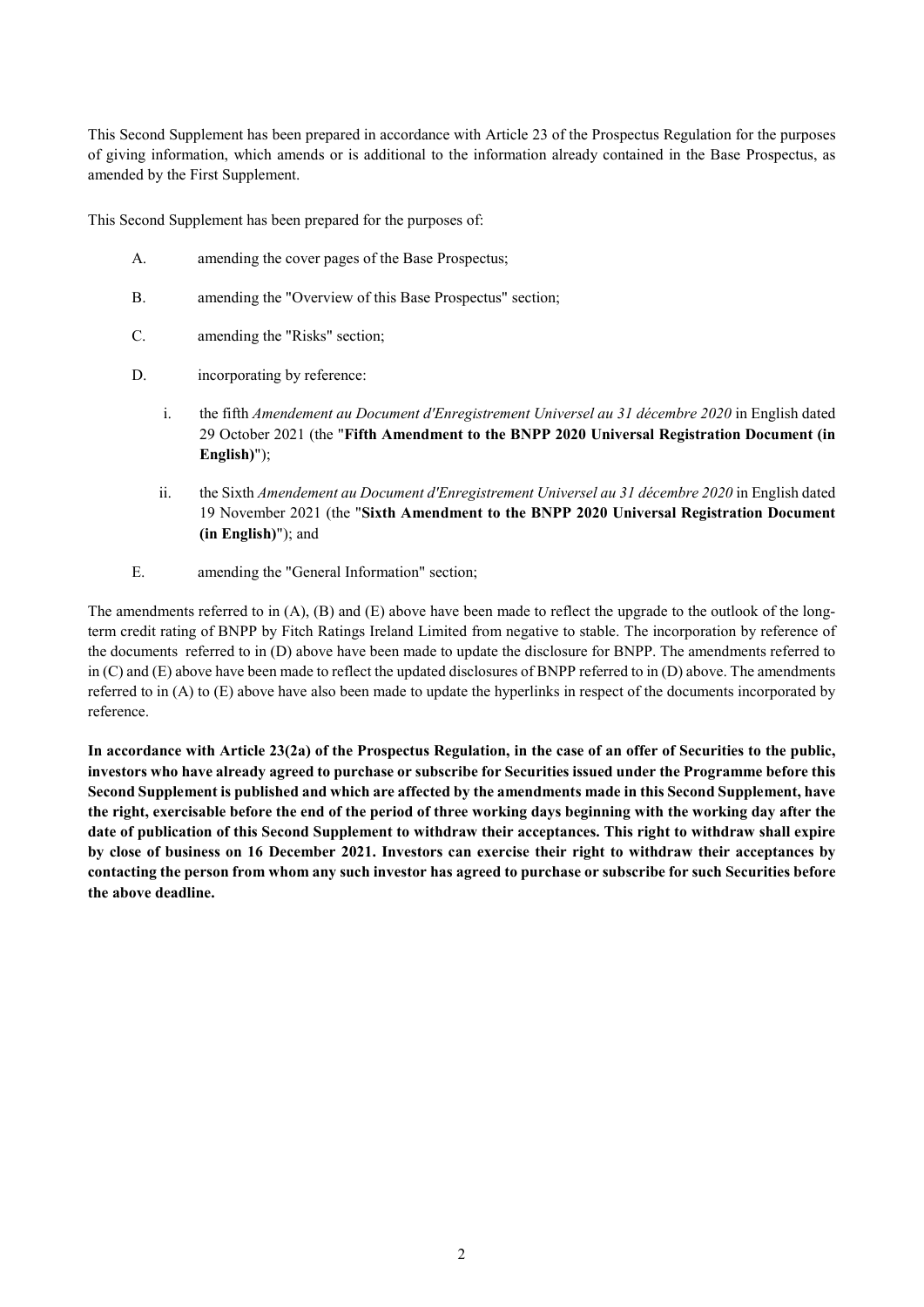# **TABLE OF CONTENTS**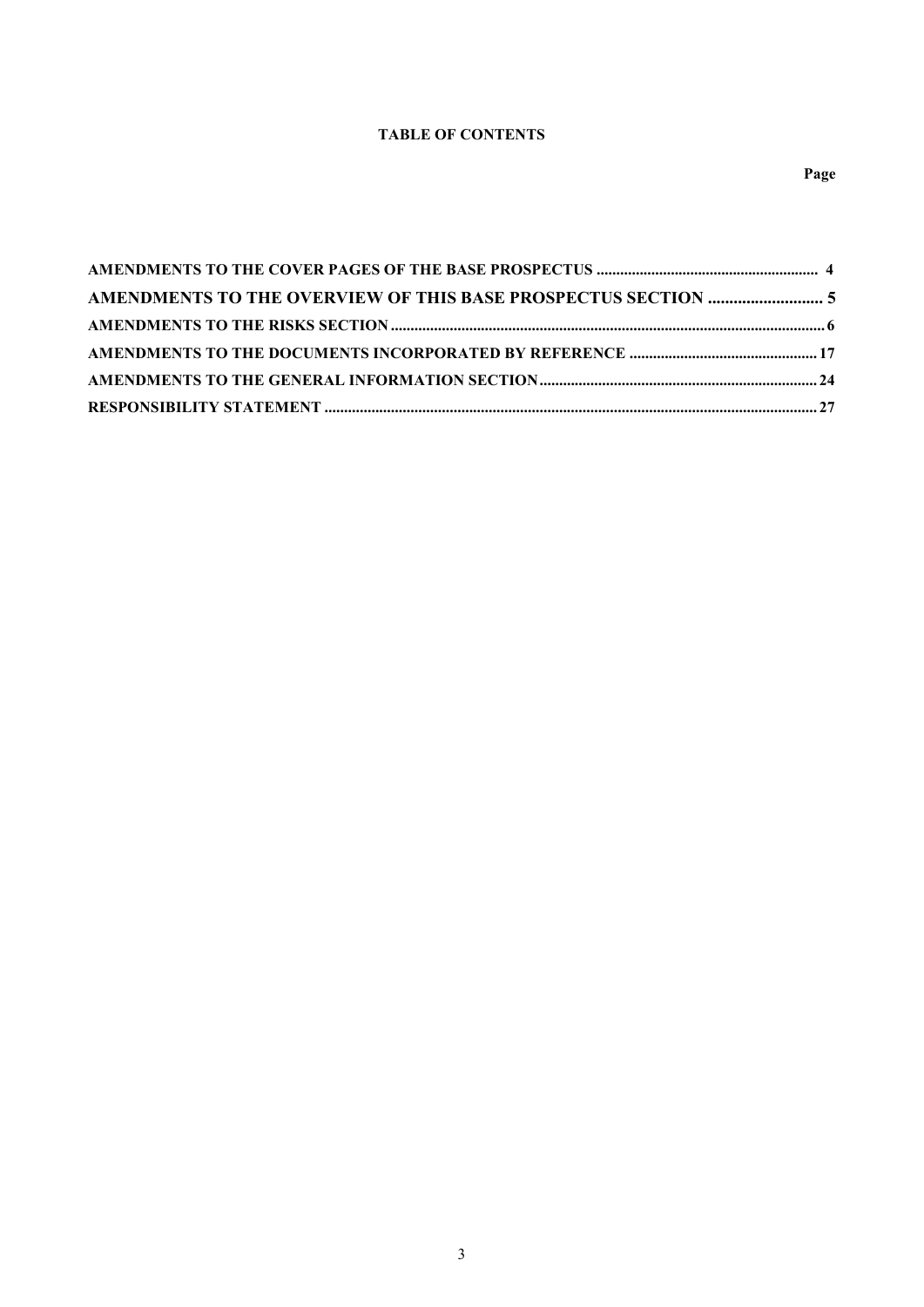## **AMENDMENTS TO THE COVER PAGES OF THE BASE PROSPECTUS**

*In relation to the amendments to the last paragraph on page 3 of the Base Prospectus set out in this section (i) text which, by virtue of this Second Supplement is added thereto is shown underlined and (ii) text which, by virtue of this Second Supplement is deleted therefrom is shown with a line drawn through the middle of the deleted text.* 

The last paragraph on page 3 of the Base Prospectus is amended as follows:

"BNPP's long-term credit ratings are A+ with a stable outlook (S&P Global Ratings Europe Limited ("**Standard & Poor's**")), Aa3 with a stable outlook (Moody's Investors Service Ltd. ("**Moody's**")), AA- with a negativestable outlook (Fitch Ratings Ireland Limited ("**Fitch**")) (which is the long-term rating assigned to BNPP's senior preferred debt by Fitch) and AA (low) with a stable outlook (DBRS Rating GmbH ("**DBRS Morningstar**")) and BNPP's short-term credit ratings are A-1 (Standard & Poor's), P-1 (Moody's), F1+ (Fitch) and R-1 (middle) (DBRS Morningstar). BNPP B.V.'s long-term credit ratings are A+ with a stable outlook (Standard & Poor's) and BNPP B.V.'s short term credit ratings are A-1 (Standard & Poor's). Each of Standard & Poor's, Fitch and DBRS Morningstar is established in the European Union and is registered under the Regulation (EC) No. 1060/2009 (as amended) (the "**CRA Regulation**"). The ratings issued by Moody's have been endorsed by Moody's France SAS in accordance with the CRA Regulation. Moody's France SAS is established in the European Union and registered under the CRA Regulation. As such each of Standard & Poor's, Fitch, DBRS Morningstar and Moody's France SAS is included in the list of credit rating agencies published by the European Securities and Markets Authority on its website (at http://www.esma.europa.eu/page/List-registered-and-certified-CRAs) in accordance with the CRA Regulation. Moody's is established in the United Kingdom and is registered in accordance with Regulation (EC) No. 1060/2009 as it forms part of domestic law by virtue of the European Union (Withdrawal) Act 2018 (the "**UK CRA Regulation**"). Moody's is included in the list of credit rating agencies published by the Financial Conduct Authority on its website (https://register.fca.org.uk) in accordance with the UK CRA Regulation. None of Standard & Poor's, Fitch or DBRS Morningstar are established in the United Kingdom, but each is part of a group in respect of which one of its undertakings is (i) established in the United Kingdom, and (ii) is registered in accordance with the UK CRA Regulation. As such, the ratings issued by Standard & Poor's, Fitch and DBRS Morningstar may be used for regulatory purposes in the United Kingdom in accordance with the UK CRA Regulation until January 2022. Securities issued under the Programme may be rated or unrated. A security rating is not a recommendation to buy, sell or hold securities and may be subject to suspension, reduction or withdrawal at any time by the assigning rating agency.".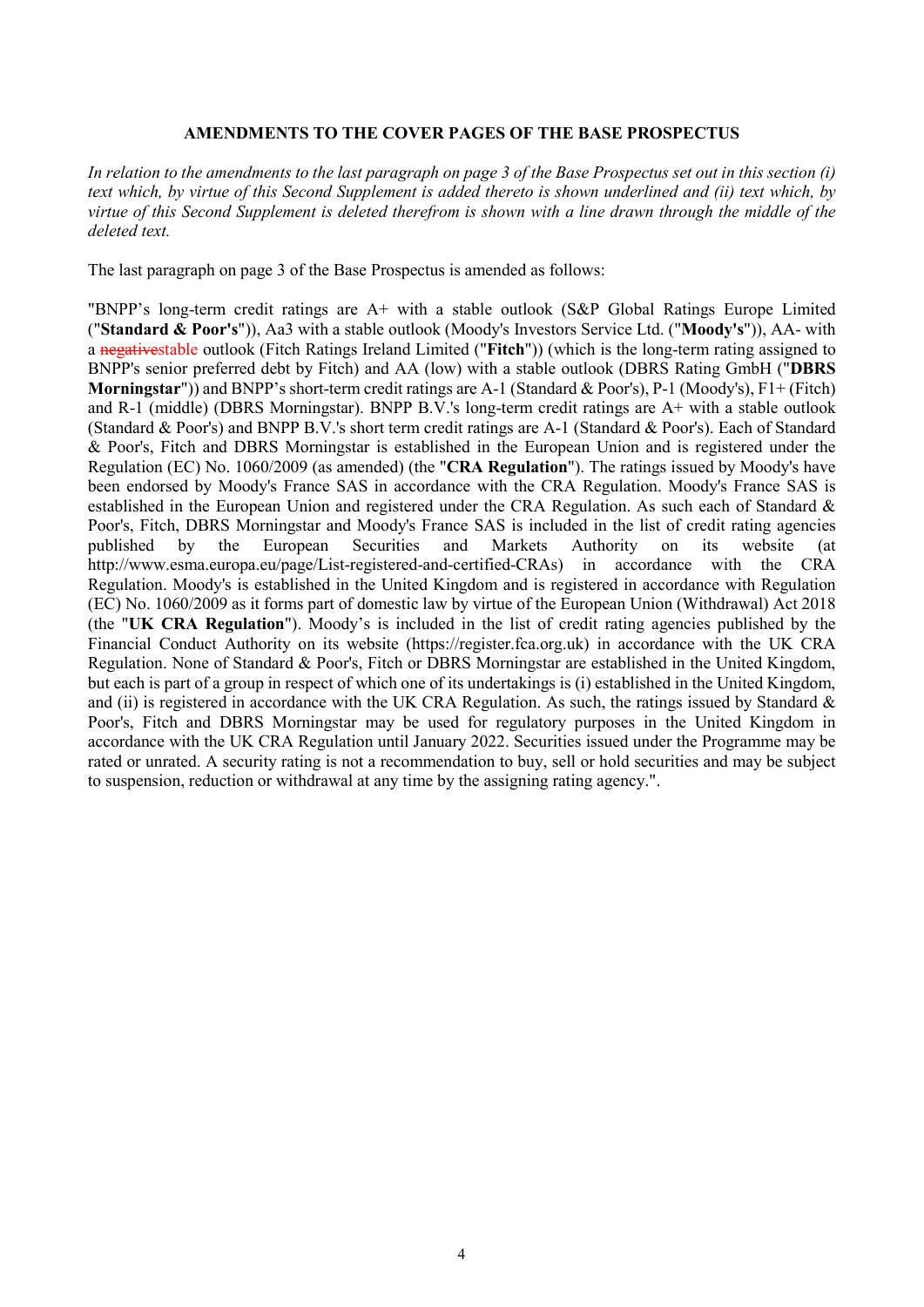# **AMENDMENTS TO THE OVERVIEW OF THIS BASE PROSPECTUS SECTION**

The "**OVERVIEW OF THIS BASE PROSPECTUS**" section on pages 5 to 11 is amended by the deletion of the second paragraph against the heading "**Ratings**" on page 9 of the Base Prospectus and its replacement with the following:

"BNPP's long term credit ratings are A+ with a stable outlook (S&P Global Ratings Europe Limited), Aa3 with a stable outlook (Moody's Investors Service Ltd.), AA- with a negativestable outlook (Fitch Ratings Ireland Limited) and AA (low) with a stable outlook (DBRS Rating GmbH) and BNPP's short-term credit ratings are A-1 (S&P Global Ratings Europe Limited), P-1 (Moody's Investors Service Ltd.), F1+ (Fitch Ratings Ireland Limited) and R-1 (middle) (DBRS Rating GmbH).".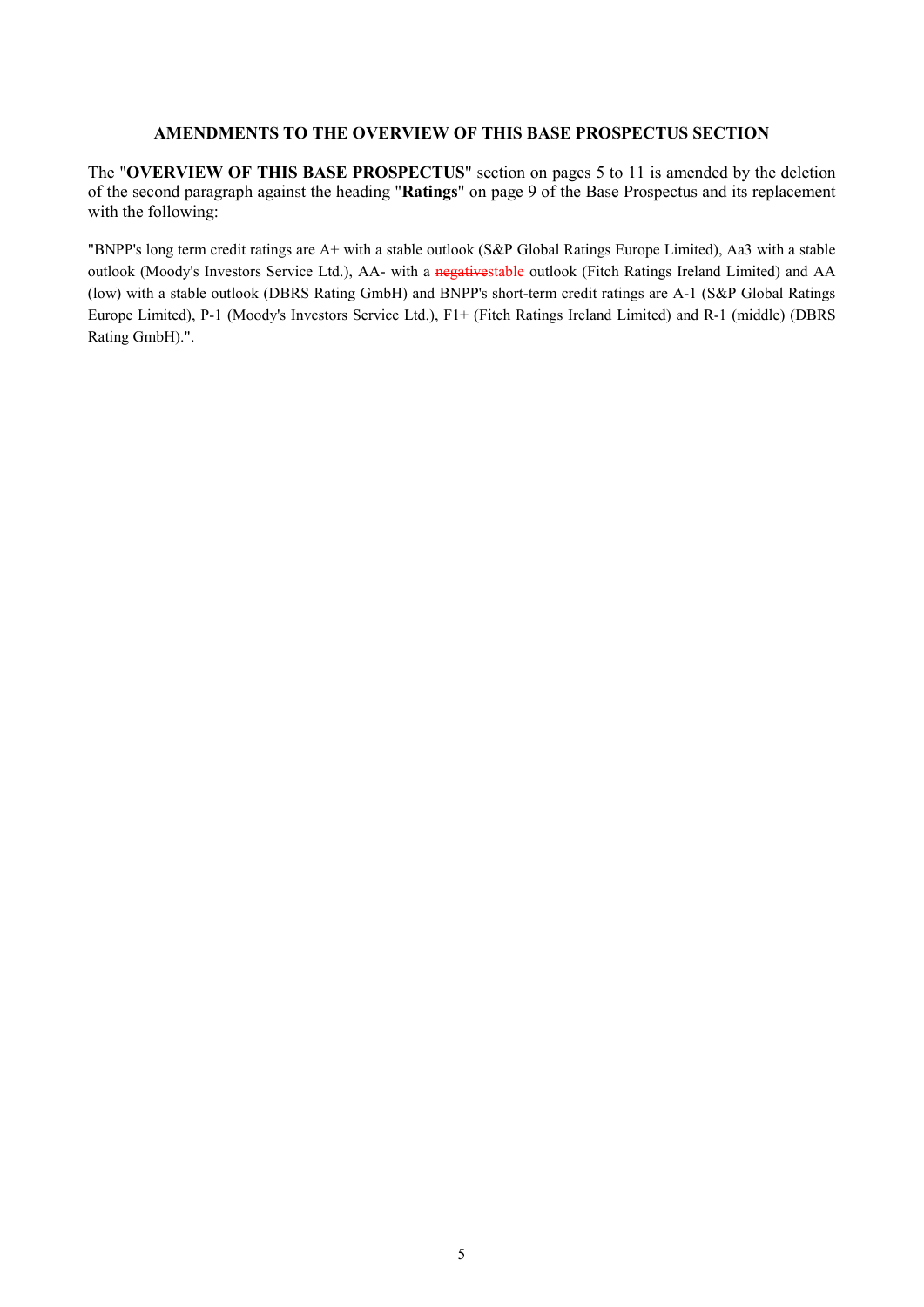#### **AMENDMENTS TO THE RISKS SECTION**

The "**RISKS**" section on page 12 to 50 is amended as follows:

(a) The first paragraph under the heading "**Risks Relating to BNPP and its Industry**" on page 12 of the Base Prospectus (which was amended by virtue of the First Supplement) is deleted and replaced with the following:

"See "Risk Factors" under Chapter 5 on pages 290 to 304 of the BNPP 2020 Universal Registration Document (in English), pages 77 to 79 of the First Amendment to the BNPP 2020 Universal Registration Document (in English) and pages 265 to 284 of the Third Amendment to the BNPP 2020 Universal Registration Document (in English) and pages 97 and 98 of the Fifth Amendment to the BNPP 2020 Universal Registration Document (in English) (each as defined below), each of which is incorporated by reference in this document."; and

(b) the paragraphs under the risk factor entitled "7.1 *Epidemics and pandemics, including the ongoing coronavirus (COVID-19) pandemic and their economic consequences may adversely affect BNPP's business, operations, results and financial condition*" under the heading "**7. Risks related to BNPP's growth in its current environment**" on pages 28 to 33 of the Base Prospectus (which were amended by virtue of the First Supplement) are deleted and replaced with the following:

"A global pandemic linked to a novel strain of coronavirus (COVID-19) has severely disrupted economies and financial markets worldwide. The introduction of lockdown measures and other restrictions initially caused economies in many regions to contract, trade to decline, production capacity to decrease, growth forecasts to be cut and supply chains to be disrupted. In a second phase, the rollout of vaccination campaigns and the adaptation of economic actors allowed the gradual lifting of these measures and restrictions, leading to a recovery in economic activity. While uncertainties remain, both in terms of the public health situation (for example, the appearance and spread of new strains) and the economy (for example, the extent and durability of the recovery, the effects of the tapering or ending of government support measures etc.), various growth forecasts converge on a strong economic recovery. For example, the International Monetary Fund's October 2021 projections are for world economic growth of 5.9 % in 2021 and 4.9 % in 2022. For 2021, the outlook has been lowered for emerging and developing countries, particularly for emerging Asia, and raised for advanced countries.

Uncertainties remain, however, as to the extent and durability of the recovery. Various points of friction could affect the trajectory of economic recovery. International supply chains – which had been strained severely by the pandemic-related mobility restrictions – remain heavily disrupted, generating shortages of certain consumer goods (such as a dearth of semiconductors causing delays in the production of telephones and automobiles) and oil and gas supply and labour market constraints, having both specific (for example, raw materials price increases) and general (i.e., inflation rate) effects on prices.

Further, while various governments and central banks implemented and supplemented measures to support the economy and its recovery – in order to mitigate the adverse economic and market consequences of the pandemic – there can be no assurance that such measures will suffice to redress the pandemic's negative impact on the regional or global economy over time, entirely compensate for or mitigate regional or global recessions (which occurred and could reoccur), or fully and over time prevent possible disruptions to the financial markets. The lifting of government support measures could also harm economic activity and the financial strength of economic actors. Overall, the crisis has impacted and may continue to impact the economies of the principal countries where the Group operates, particularly its domestic markets (France, Italy, Belgium and Luxembourg), which collectively represented 59% of its total gross credit exposures as of 31 December 2020. The Group's results and financial condition have been and could continue to be adversely impacted by the effects of the crisis related to the pandemic and the resulting disruption of economic activity in the Group's principal markets. In particular, the crisis significantly affected the Group's cost of risk in 2020, reflecting macroeconomic projections based on various scenarios applying the framework in place prior to the crisis. Under this framework, macroeconomic projections – specifically GDP estimates and forecasts – are key to calculating the cost of risk, and the consequences of the health crisis included a decrease in GDP growth estimates for many of the Group's markets. The cost of risk calculation also takes into account the specific dynamics of the crisis in 2020, along with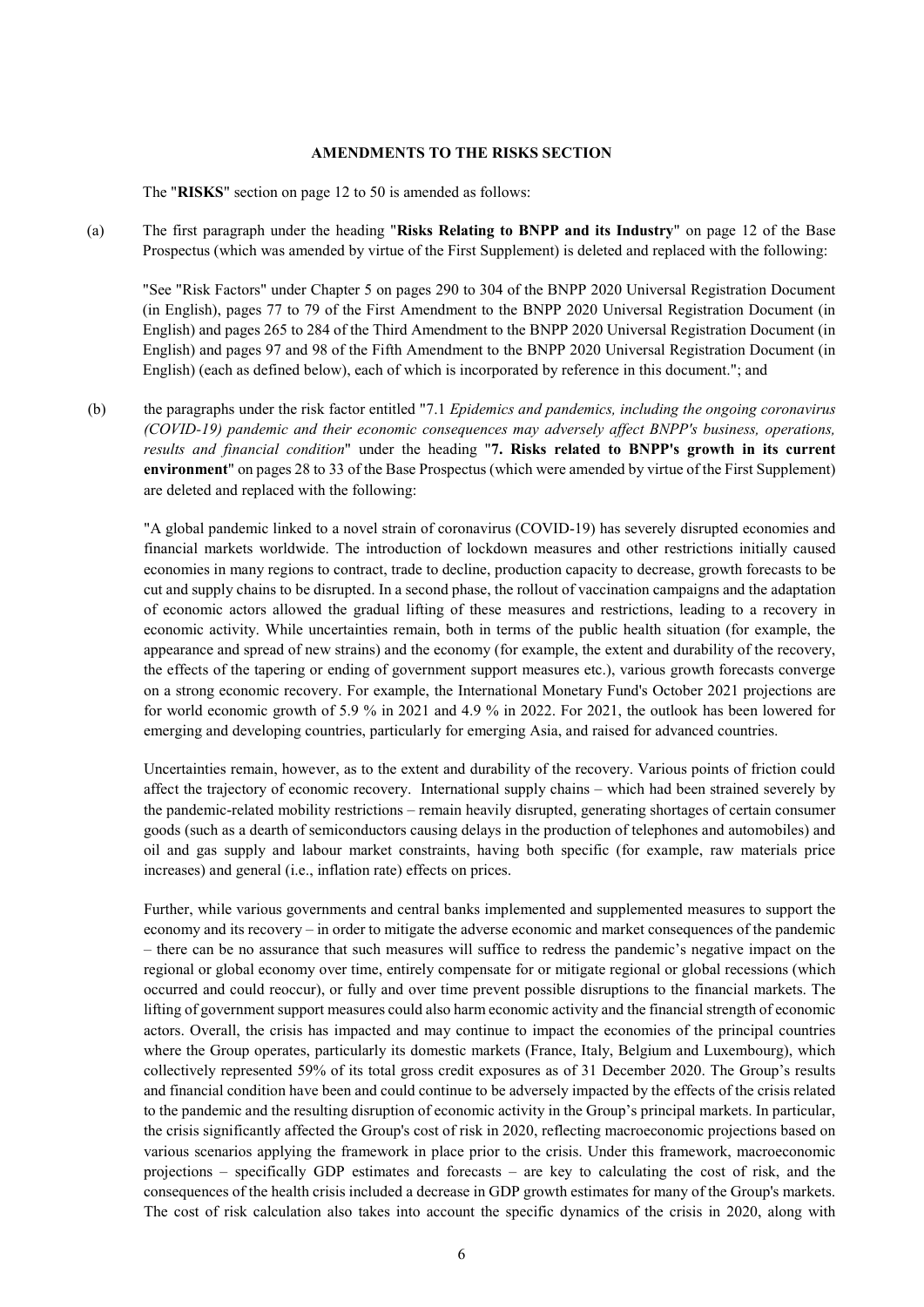anticipated future impacts on credit and counterparty risk, including the consequences of lockdown measures on economic activity and the impact of government support measures and decisions. These factors contributed to the substantial increase in the Group's cost of risk in 2020 (66 basis points). As a result, net income attributable to the Group in 2020 amounted to  $\epsilon$ 7.1 billion, down 13.5% compared to 2019.

The first nine months of 2021 show an improvement with an increase in revenues of 4.6% to  $\epsilon$ 35,003 million and an increase in net income attributable to the Group, due to the increase in Domestic Markets revenues (+5.6% compared to the first nine months of 2020) with the rebound of the economy and the resilience of CIB revenues (+5.0% compared to the first nine months of 2020), but also by the decrease in the cost of risk (-41.4% compared to the first nine months of 2020), particularly in connection with improving economic forecasts. Nevertheless, revenues in the International Financial Services businesses remain impacted by the consequences of the health crisis (-1.9% compared to the first nine months of 2020).

However, developments in the current health crisis or market conditions could increase the probability and magnitude of various existing risks faced by the Group such as: (i) pressure on revenues due in particular to (a) prolongation of the low interest rate environment and (b) lower revenues from fees and commissions; (ii) renewed heightened risk linked to an economic slowdown due to inflationary pressures (energy prices, labour market tensions), supply chain disruption or withdrawal of government support measures; (iii) risk of financial market disruption in the event of poorly anticipated changes in monetary policies and (iv) higher risk-weighted assets due to the deterioration of risk parameters, hence affecting the Group's capital position.

The Group's results and financial condition could also be harmed by negative trends in the financial markets, to the extent that the pandemic initially caused extreme market conditions (for example, volatility spikes, a sharp drop in equity markets, tensions on spreads, specific asset markets on hold). Uncertainties about the scope and durability of the economic recovery, the gradual lifting of government support measures, and the pressures linked to supply chains and raw material procurement have generated and could generate unfavourable market conditions. Thus, unfavourable market conditions had and could have an adverse impact on the Group's market activities, which accounted for 15.4% of its consolidated revenues in 2020 and 15.7% in the first nine months of 2021, resulting in trading or other market-related losses, as occurred in 2020, following restrictions implemented on short-selling and dividend distributions (notably €184 million in the first quarter of 2020 related to the European authorities' restrictions on 2019 dividends). Further, certain of the Group's investment portfolios (for example, in its insurance subsidiaries) are accounted for on a mark-to-market basis and were impacted by adverse market conditions, particularly in the second quarter of 2020 and could continue to be impacted again in the future.

The extent to which the short, medium and long-term economic consequences of the pandemic will continue to affect the Group's results and financial condition will indeed depend largely on (i) various restrictive measures that have been put in place and that could be renewed or reintroduced, as has been done in Europe, (ii) the timing and extent of a return to pre-pandemic lifestyles, business operations and economic interactions, (iii) the effects of the measures taken to date or future measures that may be taken by governments and central banks to attenuate the economic fallout of the pandemic or the terms and conditions for lifting these measures and (iv) the duration and extent of the pandemic's remaining course, including the prospect of new waves or the appearance of new strains of the virus and, consequently, a reinstatement of lockdown measures or other restrictions in the Group's various markets, as well as the pace of deployment of vaccines and their effectiveness (including over time) against all new strains of the coronavirus.

Although immunisations are increasing globally at an accelerating rate, there remain disparities between geographic regions (particularly between North America, Europe and Asia), which could lead to a differentiated economic recovery. In addition, while the actions of European Union and member states' authorities (in particular, central banks and governments) in response to the pandemic have to date and may well continue to help attenuate its adverse economic and market consequences, the authorities have also issued and may continue to issue additional restrictions or recommendations in respect of banks' actions. In particular, they limited in 2020 and 2021 banks' flexibility in managing their business and taking action in relation to capital distribution, capital allocation and remuneration policies. While the ECB announced on 23 July 2021 that it was not extending beyond September 2021 the temporary and exceptional recommendation to banks not to pay a dividend, thus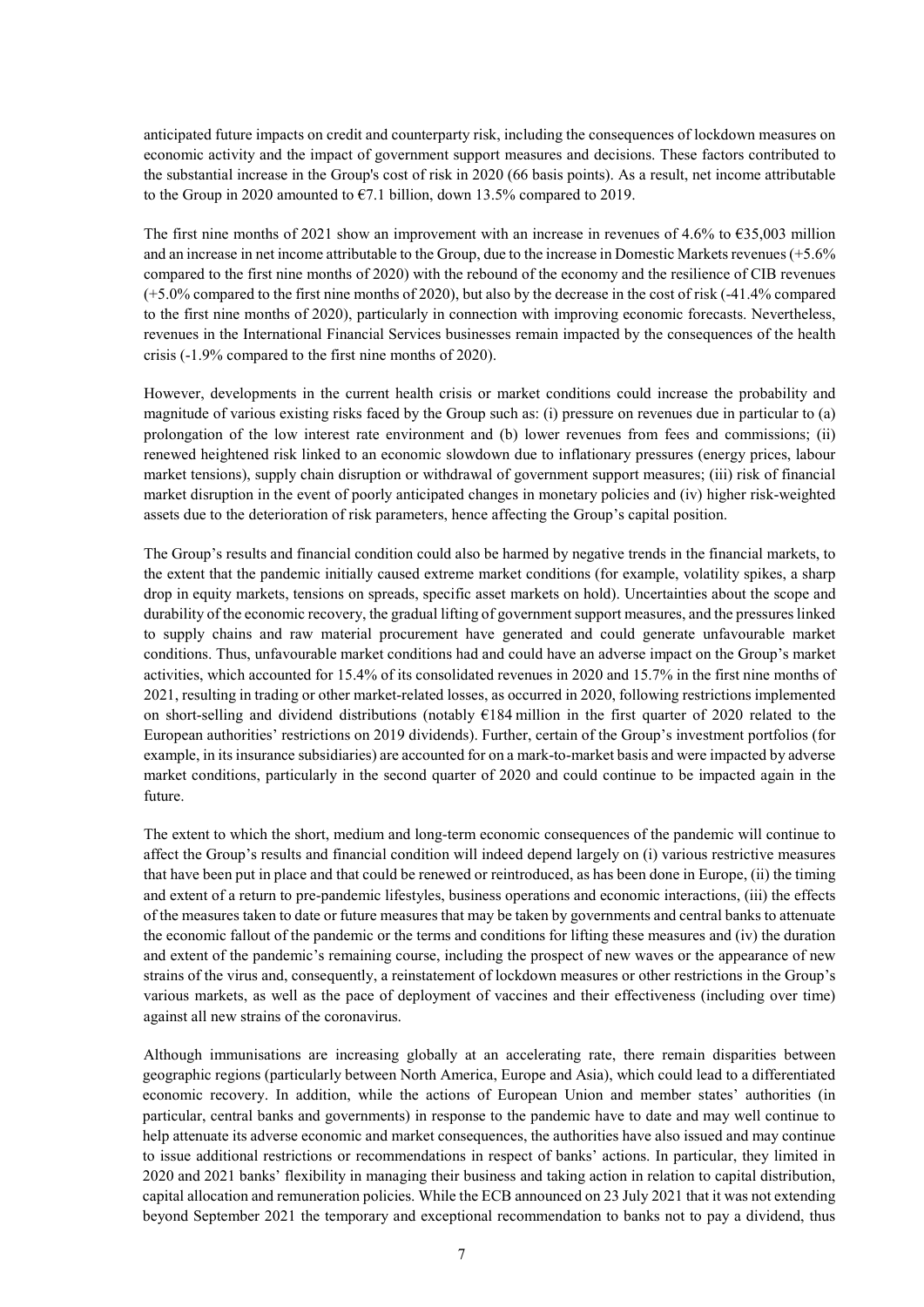returning to the pre-crisis assessment processes, the ECB or member state regulatory authorities could introduce new restrictions as part of their oversight processes.

Due to the unprecedented environment generated by the COVID-19 crisis various pandemic-related uncertainties, in terms of public health, society and the economy, have not entirely dissipated. The consequences for the Group will depend on the duration of the crisis, the measures taken by governments and central banks and the ability of society to recover, and are therefore difficult to predict.".

.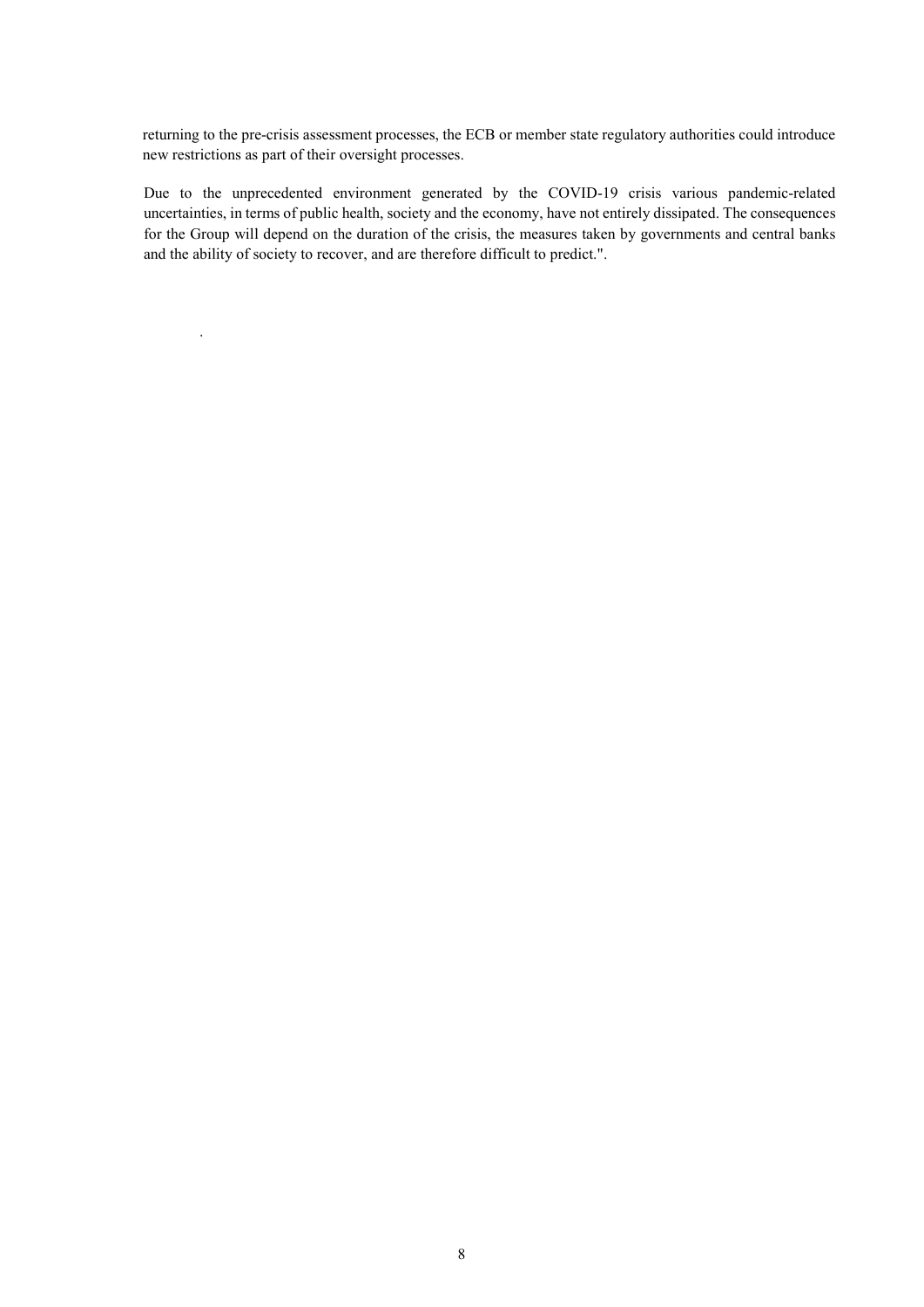### **AMENDMENTS TO THE DOCUMENTS INCORPORATED BY REFERENCE**

On 29 October 2021, BNPP filed with the French *Autorité des marchés financiers* (**AMF**) the fifth *Amendement au Document d'Enregistrement Universel au 31 décembre 2020* in English, which, other than the sections entitled "Person Responsible for the Universal Registration Document" and the "Table of Concordance", by virtue of this Second Supplement, is incorporated in, and forms part of, the Base Prospectus.

On 19 November 2021, BNPP filed with the AMF the sixth *Amendement au Document d'Enregistrement Universel au 31 décembre 2020* in English, which, other than the sections entitled "Person Responsible for the Universal Registration Document" and the "Table of Concordance", by virtue of this Second Supplement, is incorporated in, and forms part of, the Base Prospectus.

The "**DOCUMENTS INCORPORATED BY REFERENCE**" section on pages 76 to 86 of the Base Prospectus is amended as follows:

- (a) the following paragraphs (k) and (l) are added under paragraph (j):
	- "(k) he fifth amendment to BNPP's *Document d'Enregistrement Universel au 31 décembre 2020 et rapport financier annuel* in English, other than the sections entitled "Persons Responsible for the Universal Registration Document" and the "Table of Concordance" (the "**Fifth Amendment to the BNPP 2020 Universal Registration Document (in English)**") (*[https://invest.bnpparibas/en/document/5th](https://invest.bnpparibas/en/document/5th-amendment-to-the-2020-universal-registration-document))[amendment-to-the-2020-universal-registration-document](https://invest.bnpparibas/en/document/5th-amendment-to-the-2020-universal-registration-document))*); and
	- (l) the sixth amendment to BNPP's *Document d'Enregistrement Universel au 31 décembre 2020 et rapport financier annuel* in English, other than the sections entitled "Persons Responsible for the Universal Registration Document" and the "Table of Concordance" (the "**Sixth Amendment to the BNPP 2020 Universal Registration Document (in English)**") (*[https://invest.bnpparibas/en/document/6th](https://invest.bnpparibas/en/document/6th-amendment-to-the-2020-universal-registration-document))[amendment-to-the-2020-universal-registration-document](https://invest.bnpparibas/en/document/6th-amendment-to-the-2020-universal-registration-document))*),";

┑

(b) the following tables are inserted immediately following the table entitled "*Fourth Amendment to the BNPP 2020 Universal Registration Document (in English)*" (which was added to the Base Prospectus by virtue of the First Supplement):

| "FIFTH AMENDMENT TO THE BNPP 2020 UNIVERSAL REGISTRATION DOCUMENT<br><i>(in English)</i>        |                                                                                                         |  |  |  |
|-------------------------------------------------------------------------------------------------|---------------------------------------------------------------------------------------------------------|--|--|--|
| https://invest.bnpparibas/en/document/5th-amendment-to-the-2020-universal-registration-document |                                                                                                         |  |  |  |
| Headings as listed by Annex 1 of European Regulation 2017/1129                                  |                                                                                                         |  |  |  |
| 2. Statutory Auditors                                                                           | Page 103 of the Fifth Amendment to the BNPP 2020<br>Universal Registration Document (in English)        |  |  |  |
| 3. Risk Factors                                                                                 | Pages 97 to 98 of the Fifth Amendment to the BNPP<br>2020 Universal Registration Document (in English)  |  |  |  |
| 4. Information about the Issuer                                                                 | Pages 99 to 100 of the Fifth Amendment to the BNPP<br>2020 Universal Registration Document (in English) |  |  |  |
| 7. Operating and financial review                                                               |                                                                                                         |  |  |  |
| 7.1 Financial situation                                                                         | Pages 3 to 79 of the Fifth Amendment to the BNPP<br>2020 Universal Registration Document (in English)   |  |  |  |
| 7.2 Operating results                                                                           | Pages 65 to 76 of the Fifth Amendment to the BNPP<br>2020 Universal Registration Document (in English)  |  |  |  |
| 8. Capital resources                                                                            |                                                                                                         |  |  |  |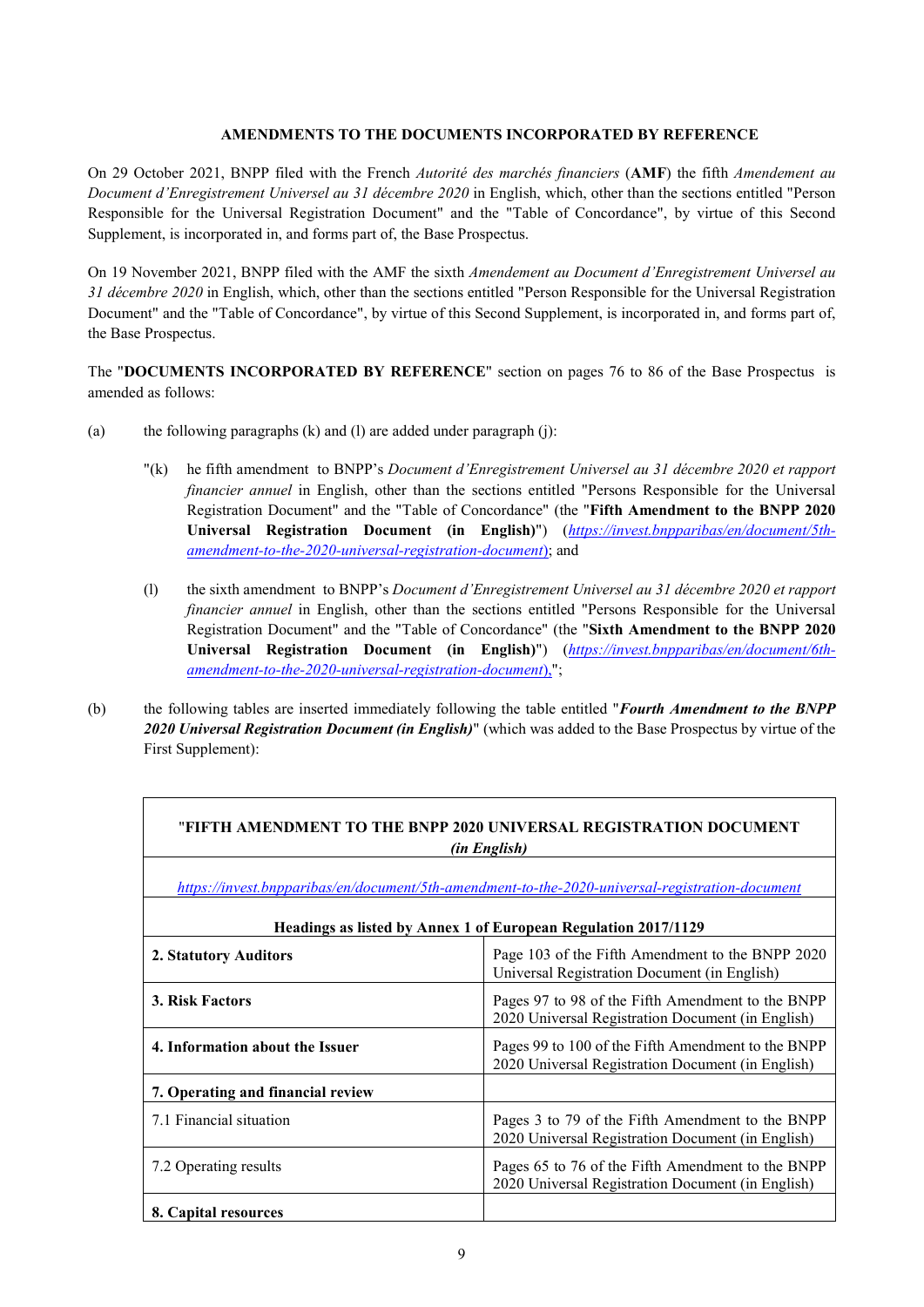| 8.1 Issuer's capital resources                                                                                                          | Pages 59 to 60, 79 and 81 to 83 of the Fifth<br>Amendment to the BNPP 2020 Universal Registration<br>Document (in English) |  |
|-----------------------------------------------------------------------------------------------------------------------------------------|----------------------------------------------------------------------------------------------------------------------------|--|
| 8.3 Borrowing requirements and funding structure                                                                                        | Pages 20 and 27 of the Fifth Amendment to the BNPP<br>2020 Universal Registration Document (in English)                    |  |
| 10. Trend Information                                                                                                                   |                                                                                                                            |  |
| 10.1 Main recent trends                                                                                                                 | Page 39 of the Fifth Amendment to the BNPP 2020<br>Universal Registration Document (in English)                            |  |
| 10.2 Trends likely to have a material impact on the<br>issuer's outlook                                                                 | Page 39 of the Fifth Amendment to the BNPP 2020<br>Universal Registration Document (in English)                            |  |
| 18. Financial information concerning the issuer's<br>assets and liabilities, financial position, and<br>profits and losses              |                                                                                                                            |  |
| 18.1 Historical financial information                                                                                                   | Pages 65 to 76 and 79 of the Fifth Amendment to the<br>BNPP 2020 Universal Registration Document (in<br>English)           |  |
| 18.2 Interim and other financial information                                                                                            | Pages 65 to 76 and 79 of the Fifth Amendment to the<br>BNPP 2020 Universal Registration Document (in<br>English)           |  |
| 18.6 Legal and arbitration proceedings                                                                                                  | Pages 100 to 102 of the Fifth Amendment to the BNPP<br>2020 Universal Registration Document (in English)                   |  |
| 18.6.1 Information on any governmental, legal or<br>arbitration proceedings during a period covering at<br>least the previous 12 months | Pages 100 to 102 of the Fifth Amendment to the BNPP<br>2020 Universal Registration Document (in English)                   |  |
| 18.7 Significant change in the issuer's financial or<br>trading position                                                                | Page 102 of the Fifth Amendment to the BNPP 2020<br>Universal Registration Document (in English)                           |  |
| 21. Documents on display                                                                                                                | Page 100 of the Fifth Amendment to the BNPP 2020<br>Universal Registration Document (in English)                           |  |

| SIXTH AMENDMENT TO THE BNPP 2020 UNIVERSAL REGISTRATION DOCUMENT<br><i>(in English)</i> |                                                                                                 |                                                                                                 |  |  |  |
|-----------------------------------------------------------------------------------------|-------------------------------------------------------------------------------------------------|-------------------------------------------------------------------------------------------------|--|--|--|
|                                                                                         | https://invest.bnpparibas/en/document/6th-amendment-to-the-2020-universal-registration-document |                                                                                                 |  |  |  |
| Headings as listed by Annex 1 of European Regulation 2017/1129                          |                                                                                                 |                                                                                                 |  |  |  |
|                                                                                         | <b>Statutory auditors</b>                                                                       | Page 5 of the Sixth Amendment to the BNPP 2020<br>Universal Registration Document (in English)  |  |  |  |
| 21.                                                                                     | Documents on display                                                                            | Page 4 of the Sixth Amendment to the BNPP 2020<br>Universal Registration Document (in English)" |  |  |  |

┑

(c) The first sentence of the penultimate paragraph on page 86 of the Base Prospectus is deleted and replaced with the following:

"Each of the documents incorporated by reference in (c) to (l) above will only be made available by the relevant Issuer or the Guarantor (if applicable) to which such document relates.".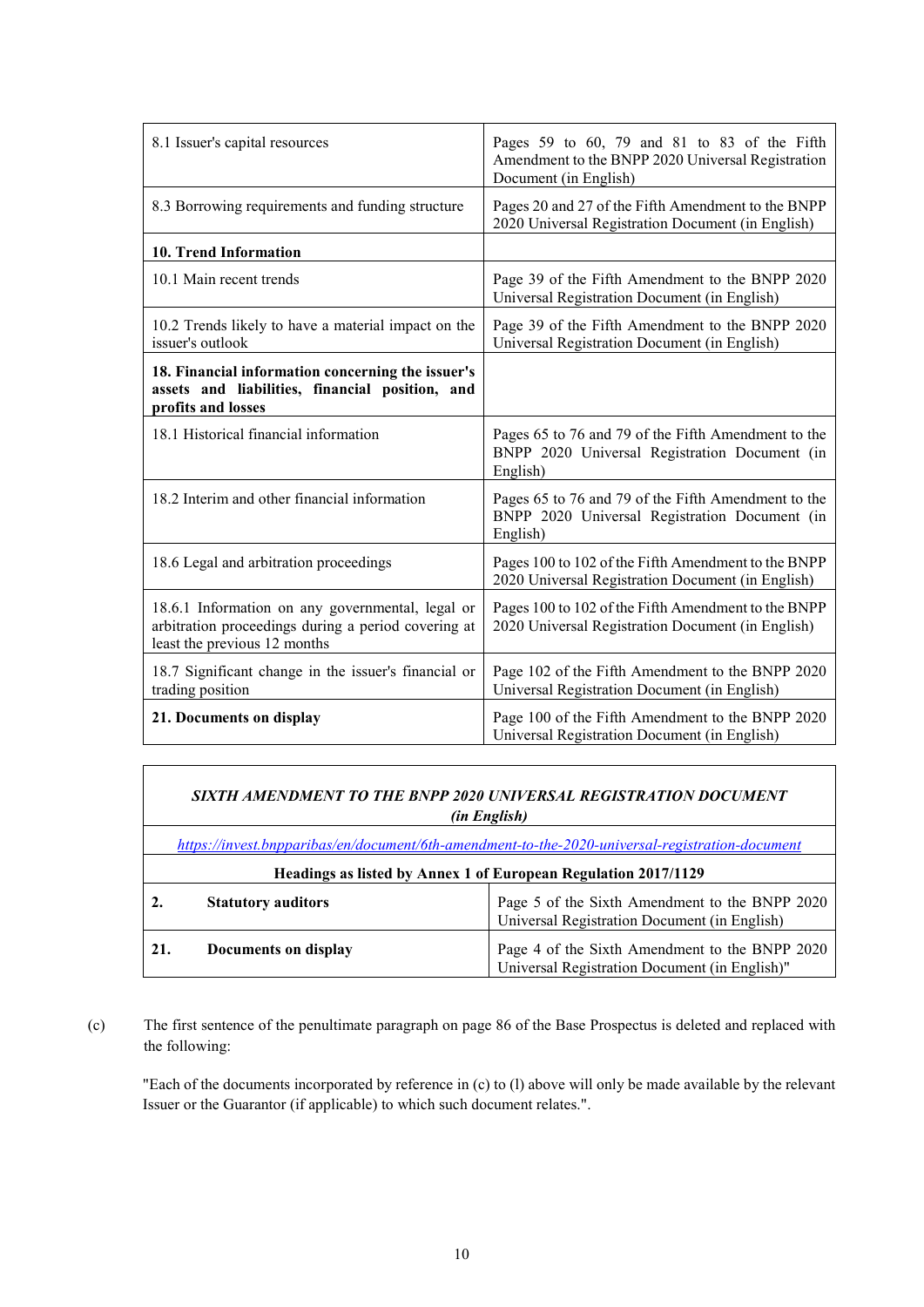#### **AMENDMENTS TO THE GENERAL INFORMATION SECTION**

The "**GENERAL INFORMATION**" section on pages 474 to 480 of the Base Prospectus is amended as follows:

(a) the first paragraph under the heading "**6. Legal and Arbitration Proceedings**" on page 475 of the Base Prospectus (which was amended by virtue of the First Supplement) is deleted and replaced with the following:

"Save as disclosed on pages 250 and 251 of the BNPP 2020 Universal Registration Document (in English), pages 80 and 81 of the First Amendment to the BNPP 2020 Universal Registration Document (in English), pages 173 and 174 of the Third Amendment to the BNPP 2020 Universal Registration Document (in English) and pages 100 to 102 of the Fifth Amendment to the BNPP 2020 Universal Registration Document (in English), there have been no governmental, legal or arbitration proceedings (including any such proceedings which are pending or threatened of which BNPP is aware), during the period covering at least the twelve (12) months prior to the date of this Base Prospectus which may have, or have had in the recent past, significant effects on BNPP's and/or the Group's financial position or profitability.";

(b) the first paragraph under the heading "**7. Significant Change**" on page 475 of the Base Prospectus (which was amended by virtue of the First Supplement) is deleted and replaced with the following:

"There has been no significant change in the financial performance or position of BNPP or the BNPP Group since 30 September 2021 (being the end of the last financial period for which interim financial statements have been published)";

(c) the table and the notes thereto under the heading "16. Capitalization and Medium and Long Term Debt Indebtedness Over One Year of BNPP and the BNP Paribas Group" on pages 477 to 479 of the Base Prospectus (which were amended by virtue of the First Supplement) are deleted and replaced with the following:

"The following table sets forth the consolidated capitalization and medium to long term indebtedness (of which the unexpired term to maturity is more than one year) of the Group as of 30 September 2021 and 31 December 2020 using the Group's prudential scope of consolidation.

The "prudential scope of consolidation", as defined in Regulation (EU) No. 575/2013 on prudential requirements for credit institutions and investment firms is used by the Group in the preparation of its "Pillar 3" disclosure set out in Chapter 5 of the BNPP 2020 Universal Registration Document (in English). It differs from the "accounting scope of consolidation" used by the Group in the preparation of its consolidated financial statements under IFRS as adopted by the European Union. The principal differences between the two scopes of consolidation are summarized in Note 1 to the table below.

Except as set forth in this section, there has been no material change in the capitalization of the Group since 30 September 2021.

For the avoidance of doubt, the figures in the table below are derived from the Group's unaudited consolidated financial statements as of and for the nine months ended 30 September 2021 and the Group's audited consolidated financial statements as of and for the year ended 31 December 2020 (which do not include prudential deductions) and are used for the purposes of the Group's prudential capital calculations.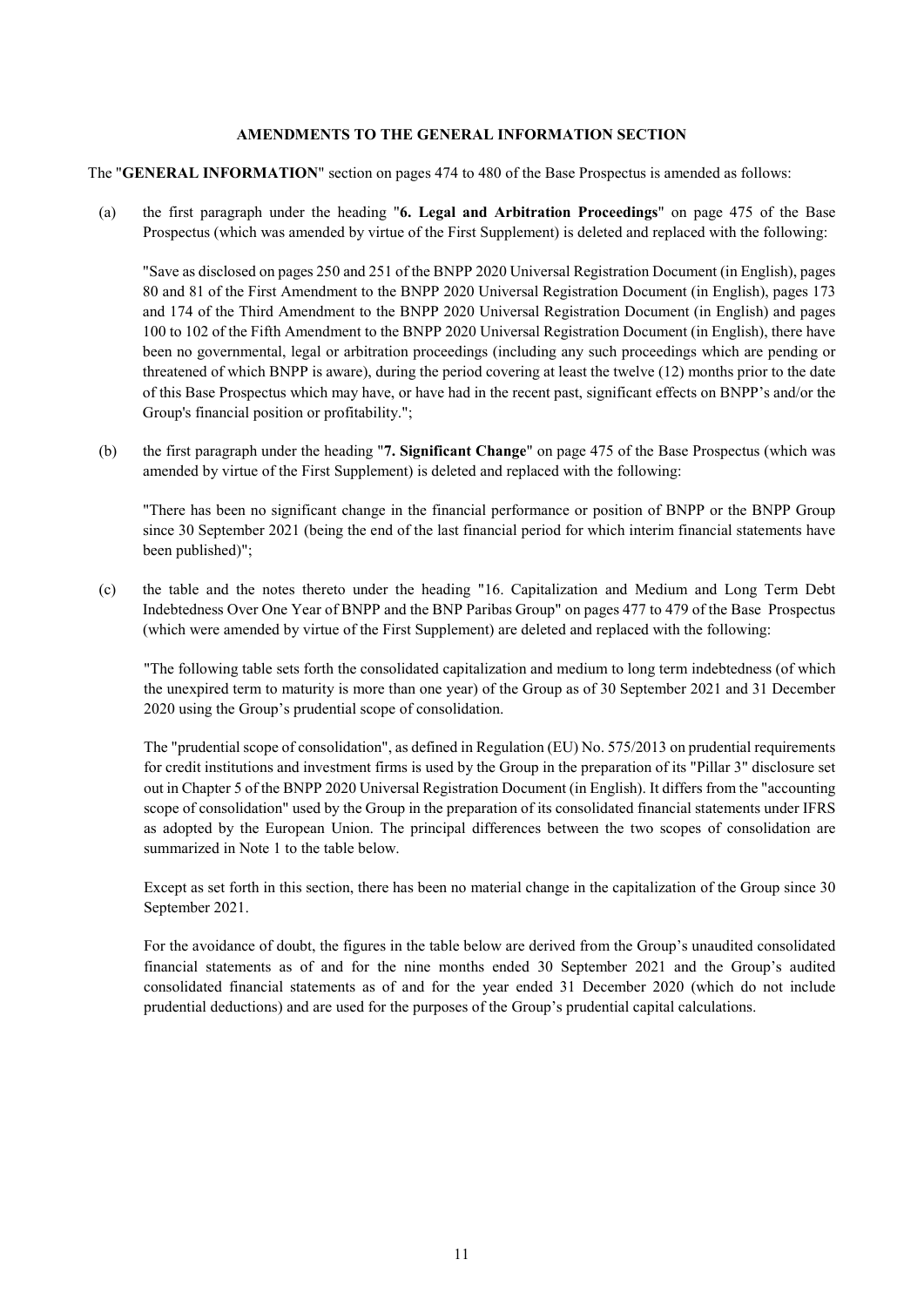|                                                                                                            | As of               | As of            |
|------------------------------------------------------------------------------------------------------------|---------------------|------------------|
|                                                                                                            | 30 September        | 31 December 2020 |
| (in millions of euros)                                                                                     | 2021                |                  |
|                                                                                                            |                     |                  |
| Medium- and Long-Term Debt (of which the unexpired term to<br>maturity is more than one year) <sup>2</sup> |                     |                  |
| Senior preferred debt at fair value through profit or loss                                                 | 40,589 <sup>1</sup> | 38,855           |
|                                                                                                            | 27,156              | 32,982           |
|                                                                                                            | 67,745              | 71,837           |
| Senior non preferred debt at fair value through profit or loss                                             | 3,771               | 2,736            |
|                                                                                                            | 61,423              | 51,573           |
|                                                                                                            | 65,194              | 54,309           |
|                                                                                                            |                     |                  |
| Redeemable subordinated debt at amortized cost                                                             | 21,146              | 19,678           |
|                                                                                                            | 490                 | 506              |
| Undated participating subordinated notes at amortized cost <sup>4</sup>                                    | 225                 | 225              |
| Redeemable subordinated debt at fair value through profit or loss                                          | 25                  | 42               |
| Perpetual subordinated notes at fair value through profit or loss <sup>5,6</sup>                           | 918                 | 798              |
|                                                                                                            | 9,208               | 9,948            |
|                                                                                                            | 32,012              | 31,197           |
|                                                                                                            |                     |                  |
|                                                                                                            | 2,500               | 2,500            |
|                                                                                                            | 24,415              | 24,554           |
|                                                                                                            | 76,334              | 72,990           |
| Unrealized or deferred gains and losses attributable to Shareholders                                       | 297                 | $-502$           |
|                                                                                                            |                     |                  |
| <b>Total Shareholders' Equity and Equivalents (net of proposed</b>                                         |                     |                  |
|                                                                                                            | 103,546             | 99,542           |
|                                                                                                            | 4,290               | 4,223            |
| Total Capitalization and Medium-to-Long Term Indebtedness                                                  | 272,787             | 261,108          |

(1) Prior to 30 September 2018, the Group presented its consolidated capitalization and medium-to-long term indebtedness using the accounting scope of consolidation. Since then, the Group presents its capitalization table using the prudential scope of consolidation. As stated in Section 5.2 of the BNPP 2020 Universal Registration Document (in English), the material differences between the prudential scope of consolidation and the accounting scope of consolidation are the following:

- insurance companies (primarily BNP Paribas Cardif and its subsidiaries) that are fully consolidated under the accounting scope of consolidation are accounted for under the equity method in the prudential scope of consolidation;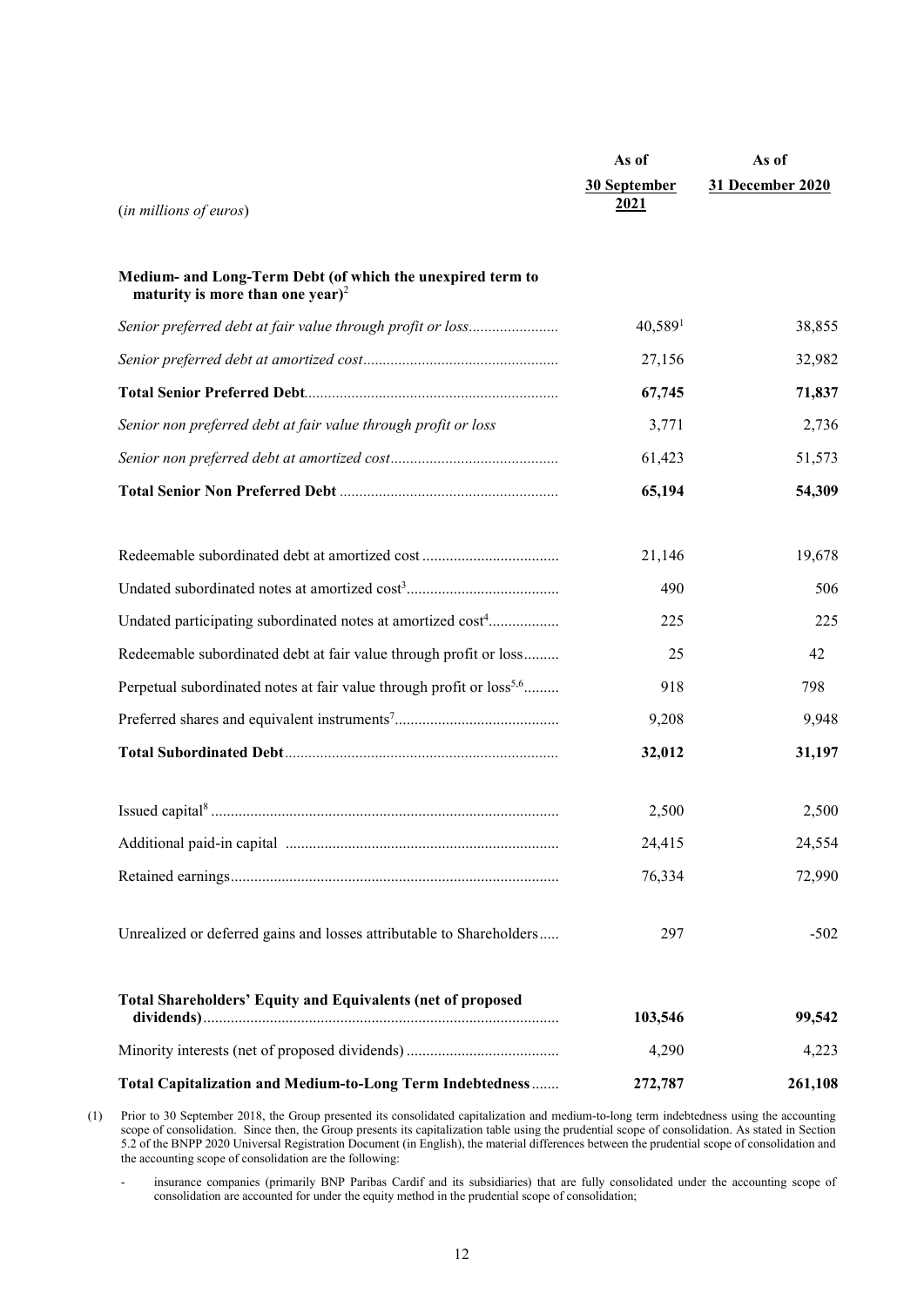- jointly controlled entities (mainly UCI Group entities and Bpost banque) are accounted for under the equity method in the accounting scope of consolidation and under the proportional consolidation scope in the prudential scope of consolidation.
- (2) All medium- and long-term senior preferred debt of BNPP ranks equally with deposits and senior to the new category of senior non preferred debt first issued by BNPP in January 2017. The subordinated debt of BNPP is subordinated to all of its senior debt (including both senior preferred and senior non preferred debt). BNPP and its subsidiaries issue medium- to long-term debt on a continuous basis, particularly through private placements in France and abroad.

Euro against foreign currency as at 31 December 2018, CAD = 1.563, GBP = 0.898, CHF = 1.126, HKD = 8.972, JPY = 125.594, USD = 1.146. Euro against foreign currency as at 31 December 2019, CAD = 1.457, GBP = 0.847, CHF = 1.085, HKD = 8.732, JPY = 121.903, USD = 1.122. Euro against foreign currency as at 31 December 2020, CAD = 1.555, GBP = 0.893, CHF = 1.082, HKD = 9.465, JPY = 126.099, USD = 1.221. Euro against foreign currency as at 30 September 2021, CAD = 1.466, GBP = 0.860, CHF = 1.080, HKD = 9.021, JPY = 129.04, USD = 1.158.

- (3) At 30 September 2021, the remaining subordinated debt included €490 million of undated floating-rate subordinated notes ("**TSDIs**").
- (4) Undated participating subordinated notes issued by BNP SA in July 1984 for a total amount of  $\epsilon$ 337 million are redeemable only in the event of the liquidation of BNPP, but may be redeemed in accordance with the terms specified in the French law of 3 January 1983. The number of notes outstanding as at 30 September 2021 was 1,434,092 amounting to approximately €219 million. Payment of interest is obligatory, but the Board of Directors may postpone interest payments if the Ordinary General Meeting of shareholders held to approve the financial statements notes that there is no income available for distribution. Additionally, as at 30 September 2021, there were 28,689 undated participating subordinated notes issued by Fortis Banque France (amounting to approximately €4 million) and 6,773 undated participating subordinated notes issued by Banque de Bretagne (amounting to approximately €2 million) outstanding. Both entities have since been merged into BNPP.
- (5) Subordinated debt corresponds to an issue of Convertible And Subordinated Hybrid Equity-linked Securities ("**CASHES**") made by Fortis Bank SA/NV (now acting in Belgium under the commercial name BNP Paribas Fortis) in December 2007, for an initial nominal amount of €3 billion, which has now been reduced to an outstanding nominal amount of €948 million corresponding to a market value of €918 million at 30 September 2021. They bear interest at a floating rate equal to three-month EURIBOR plus a margin equal to 2% paid quarterly in arrears. The CASHES are undated but may be exchanged for Ageas (previously Fortis SA/NV) shares at the holder's sole discretion at a price per Ageas share of  $\epsilon$ 239.40. However, as of 19 December 2014, the CASHES are subject to automatic exchange into Ageas shares if the price of Ageas shares is equal to or higher than €359.10 for twenty consecutive trading days. The principal amount will never be redeemed in cash. The rights of CASHES holders are limited to the Ageas shares held by BNP Paribas Fortis and pledged to them.

Ageas and BNP Paribas Fortis have entered into a Relative Performance Note ("**RPN**") contract, the value of which varies contractually so as to offset the impact on BNP Paribas Fortis of the relative difference between changes in the value of the CASHES and changes in the value of the Ageas shares.

On 7 May 2015, BNPP and Ageas reached an agreement which allows BNPP to purchase outstanding CASHES subject to the condition that these are converted into Ageas shares, leading to a proportional settlement of the RPN. The agreement between Ageas and BNPP expired on 31 December 2016 and has not been renewed.

On 24 July 2015, BNPP obtained a prior agreement from the European Central Bank permitting it to purchase outstanding CASHES up to a nominal amount of €200 million. In 2016, BNPP used such agreement to purchase €164 million outstanding CASHES, converted into Ageas shares.

On 8 July 2016, BNPP obtained a new agreement from the European Central Bank which superseded the prior agreement permitting it to purchase outstanding CASHES up to a nominal amount of €200 million. BNPP requested the cancellation of this agreement from the European Central Bank and the European Central Bank approved such cancellation in August 2017.

As at 30 September 2021, the subordinated liability is eligible to Tier 1 capital for €205 million (considering both the transitional period and the cancellation of the aforementioned agreement).

- (6) Carrying amount of the CASHES, of which the amount eligible in prudential own funds was  $\epsilon$ 205 million as of 31 December 2020 and  $\epsilon$ 205 million as of 30 September 2021.
- (7) Consists of numerous issuances by BNPP in various currencies (i) over the 2005-2009 period, of undated deeply subordinated non-cumulative notes and (ii) since 2015, of perpetual fixed rate resettable additional tier 1 notes. The details of the debt instruments recognised as capital, as well as their characteristics, as required by Implementing Regulation No. 1423/2013, are available in the BNP Paribas Debt section of the BNPP investor relations website at www.invest.bnpparibas.com.
- (8) At 30 September 2021, BNPP's share capital stood at €2,499,597,122 divided into 1,249,798,561 shares with a par value of €2 each."; and
- (d) the paragraph under the heading "**18. Events impacting the solvency of BNPP**" on page 480 of the Base Prospectus (which was amended by virtue of the First Supplement) is deleted and replaced with the following:

"To the best of BNPP's knowledge, there have not been any recent events which are to a material extent relevant to the evaluation of BNPP's solvency since 30 September 2021.".